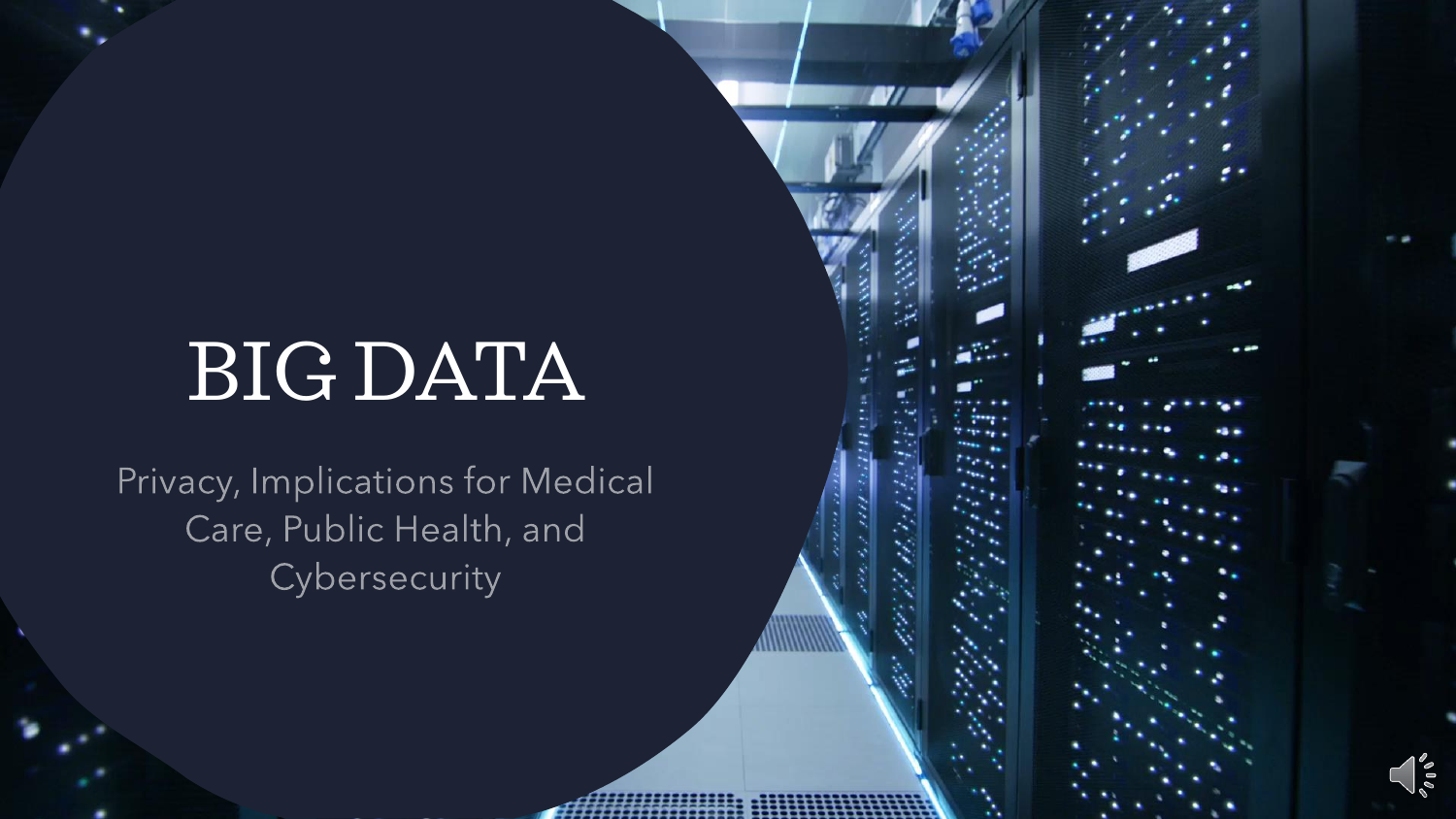## Reframing Use Authorization: Upstream & Macro, Prevention of Harm, Inability to Equalize Power

Antitrust issues—who uses and how in the economic marketplace

Corporate welfare; Marketing is generally not an ethics-centric use

Government responsibility to prevent hacking (pipeline example)

Public and individual health benefits might provide possible ethical justification, but are they enough to compensate for the power asymmetry?

People have no ability to be compensated for the data

No practical ability to opt out of sharing data (unrealistic)

Privacy protections

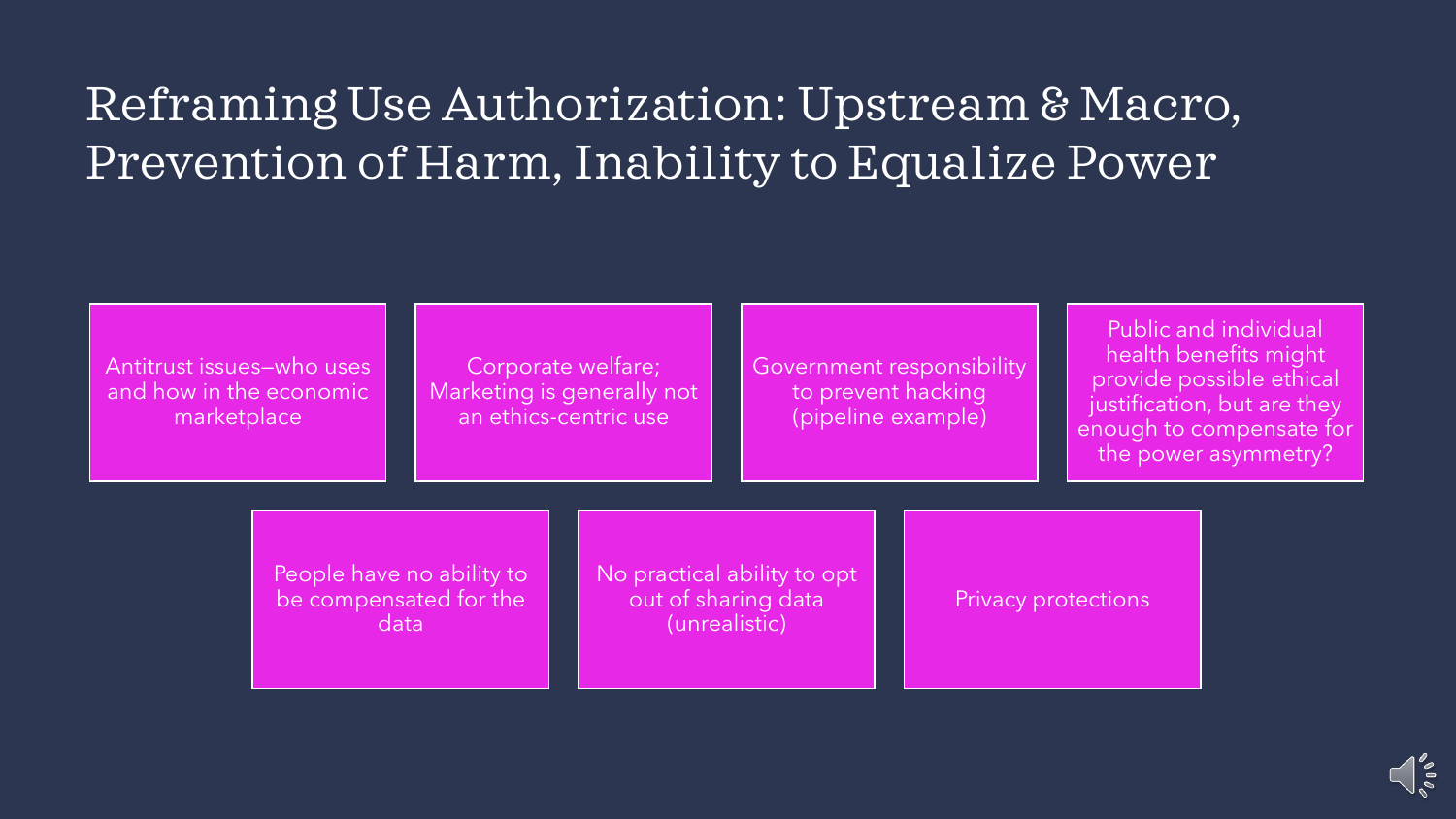

#### Data Abuse

 $\int_{\gamma}^{\gamma}$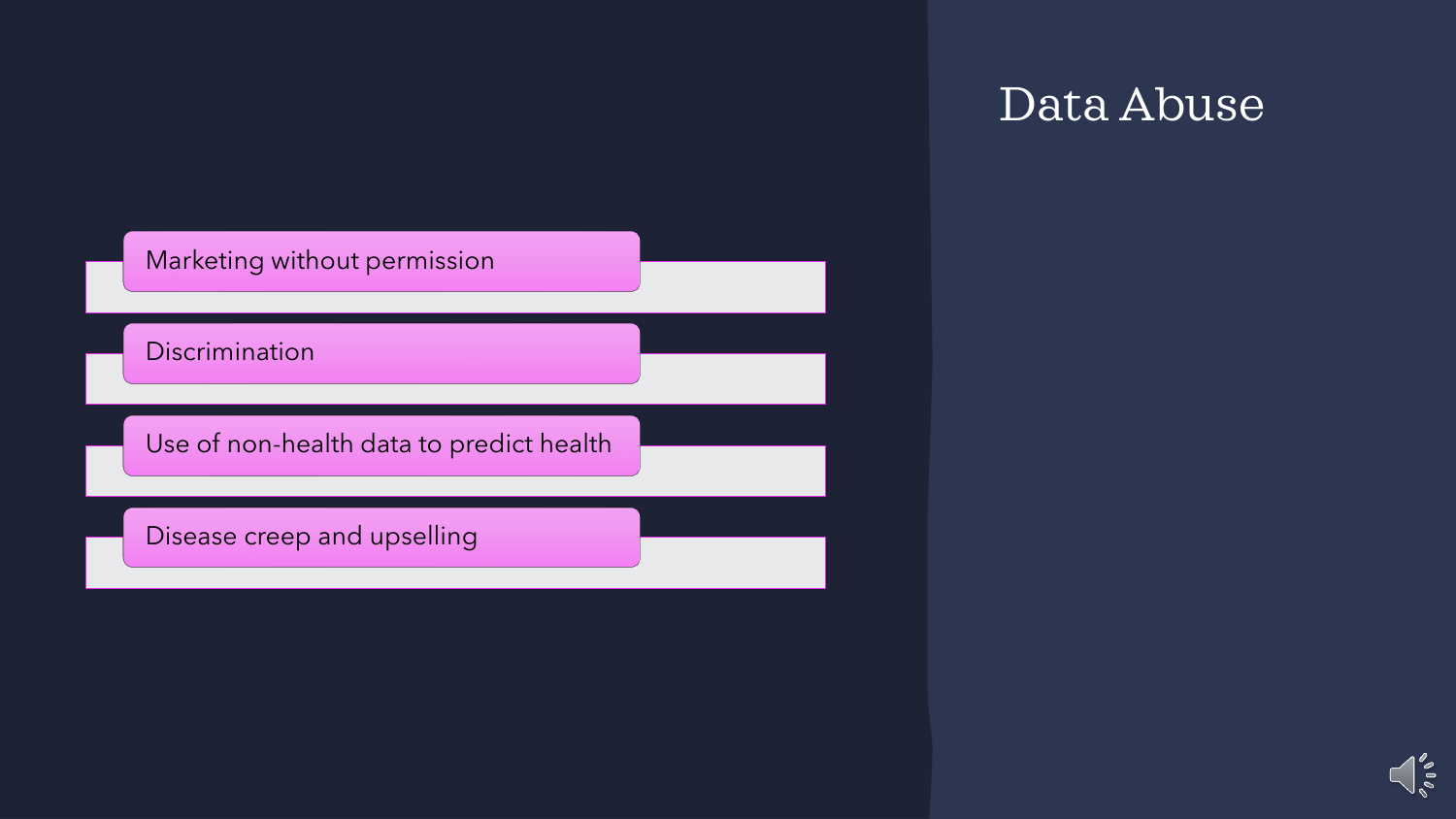#### A Full Profile: Public Records and Cookies

**Biometrics** 

Facial recognition

Where you shop

Credit rating

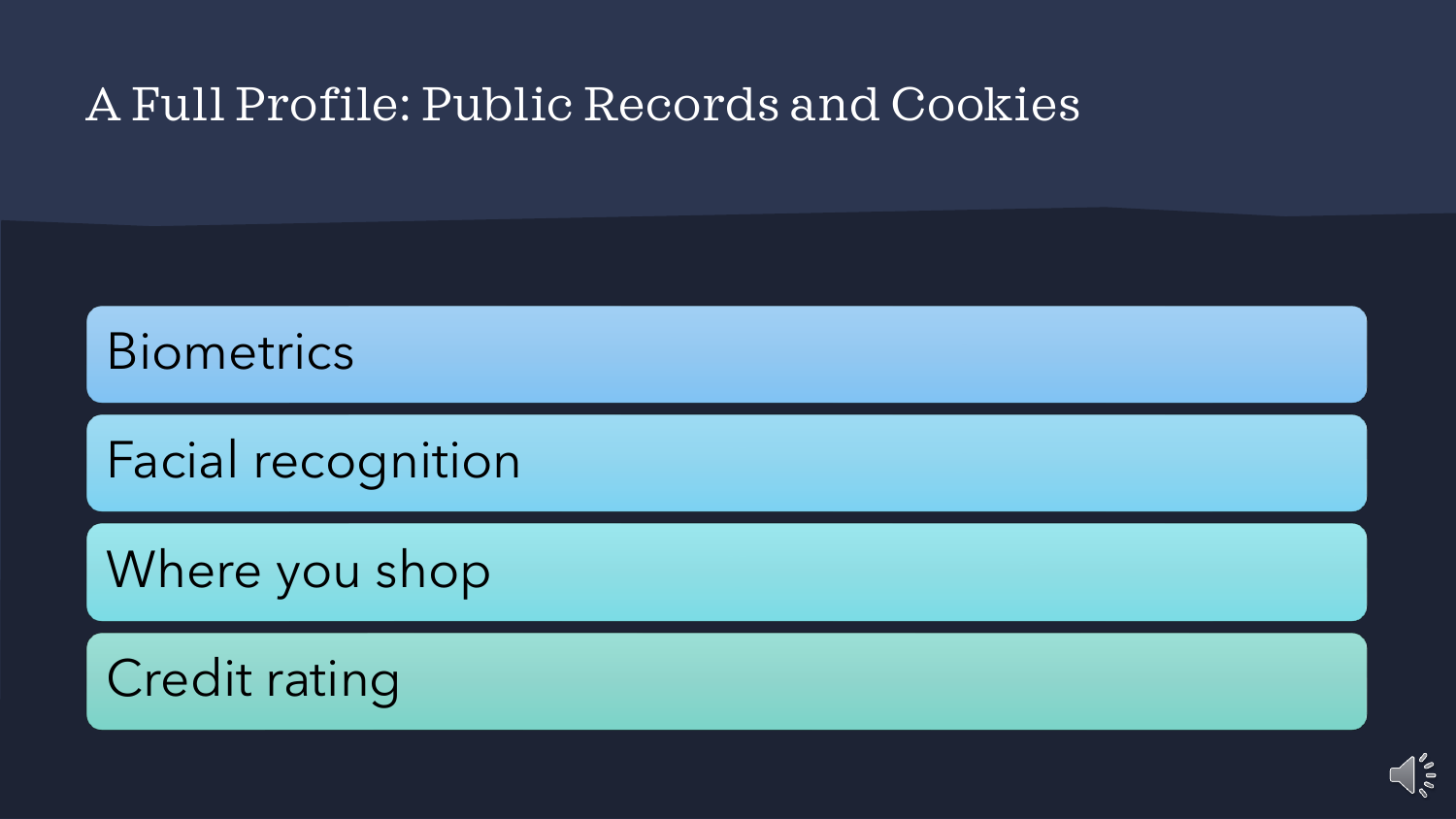#### A Full Profile—Slide 2

- **Qualities collected**
- Way of thinking
- Habits and associations
- Vaccination records
- Health and medication data
- Online shopping

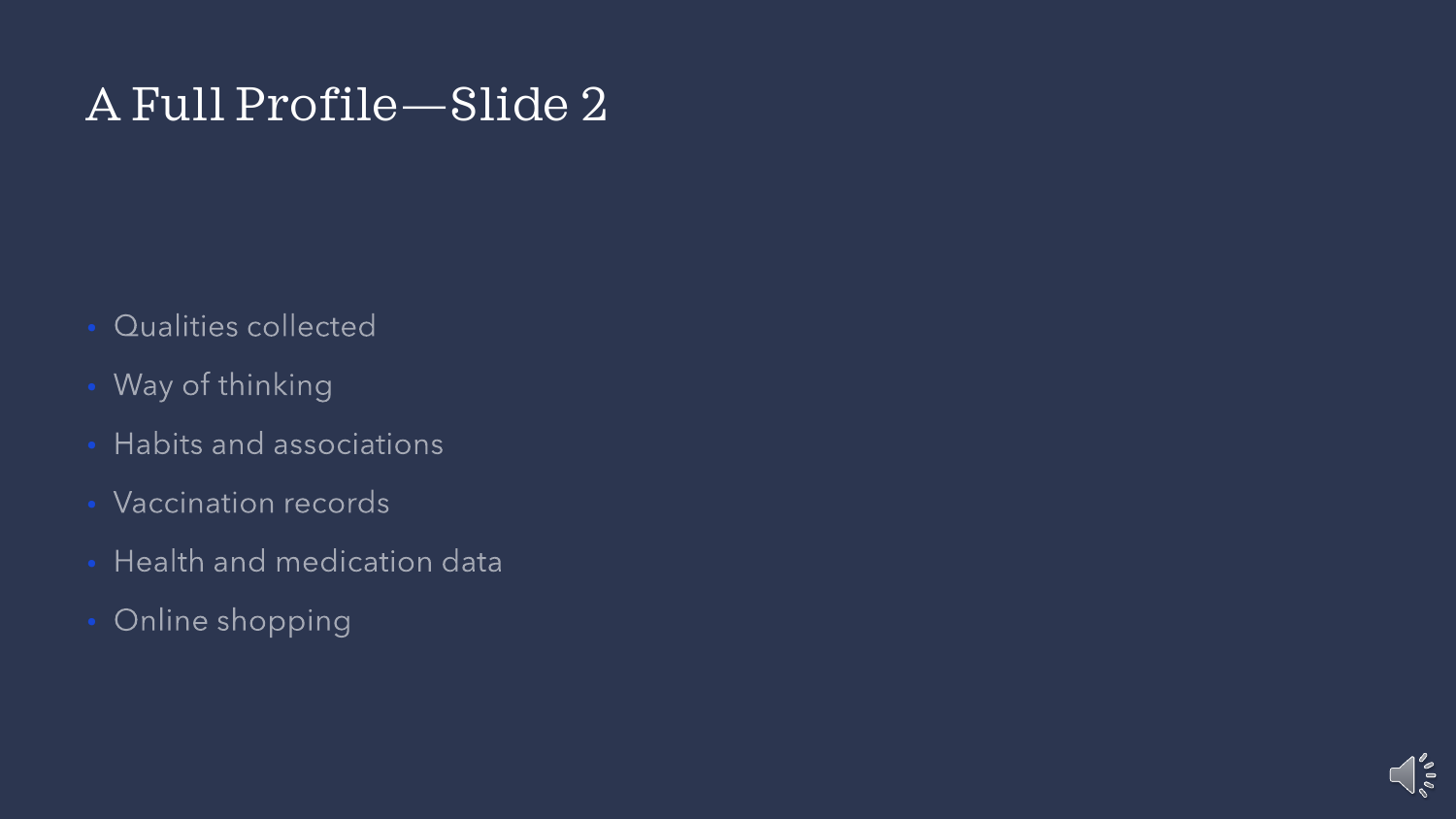#### Combining Health Data and Consumer Data

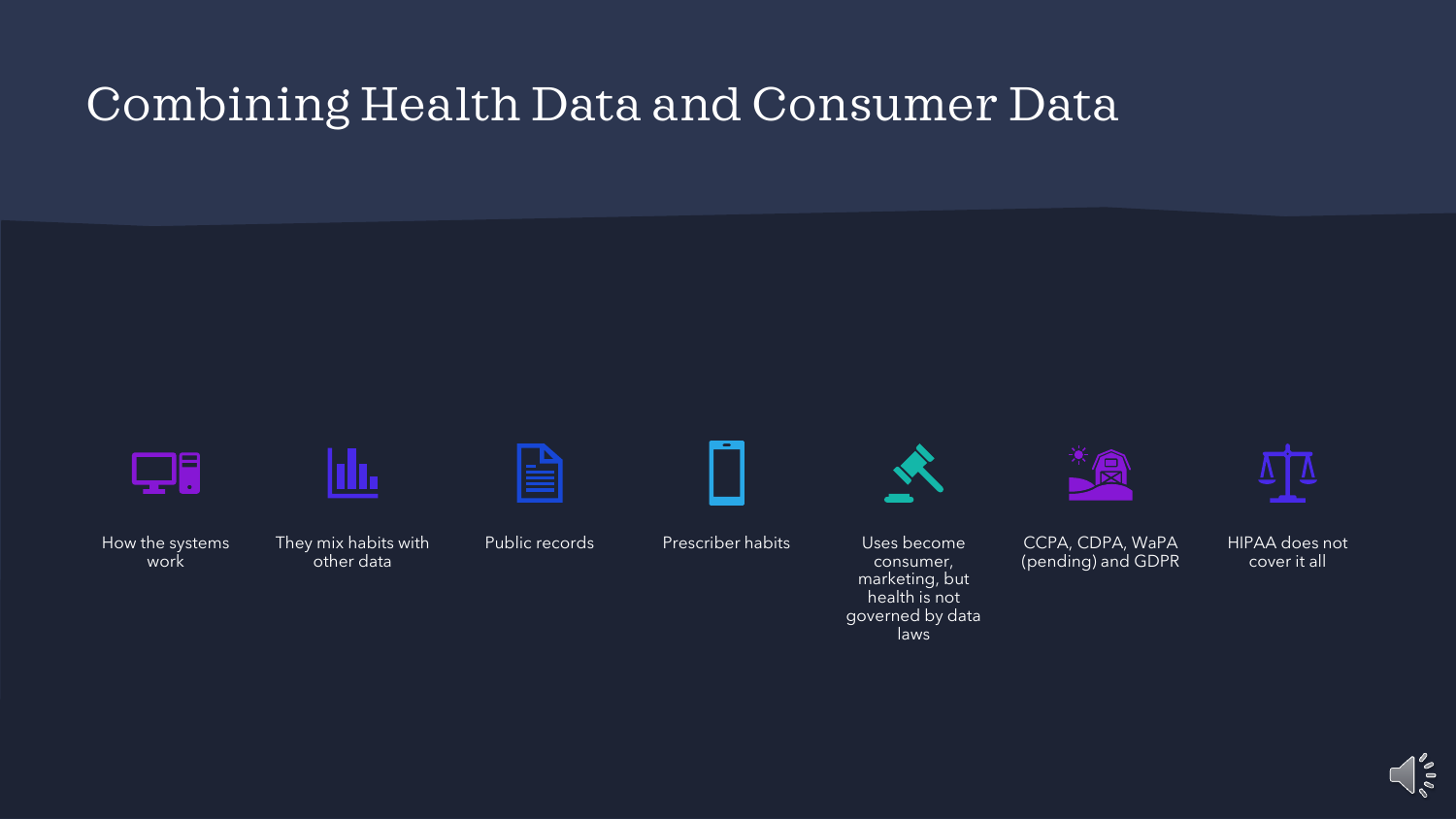#### Clinical Care

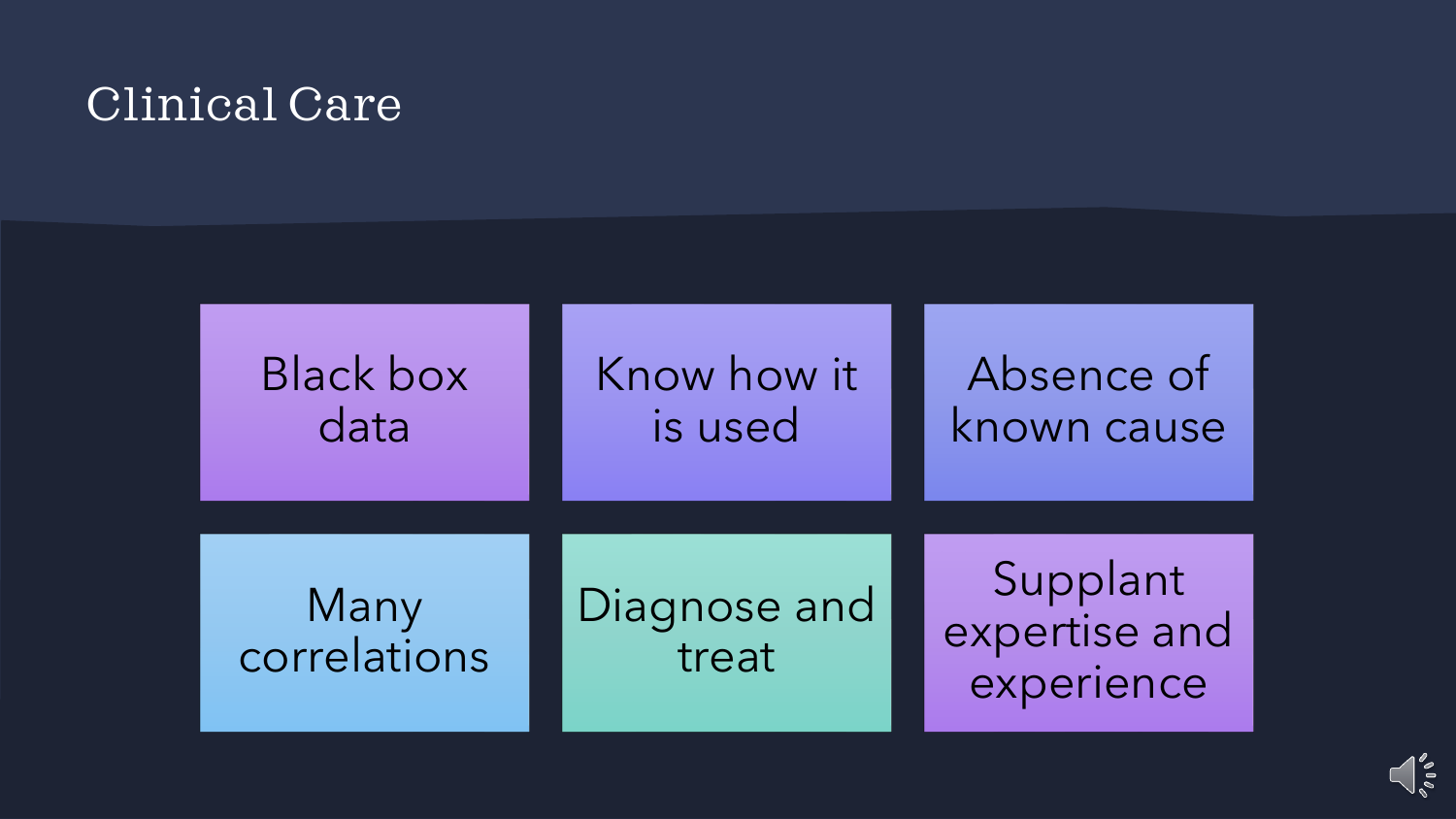## Criminal Activity

FBI and warnings about data, hacking, ransomware attacks, financial motivation

Wrongdoers, extortion, and political motivation

Regime change and criminalization of some activities, genetics as crimes and genocide

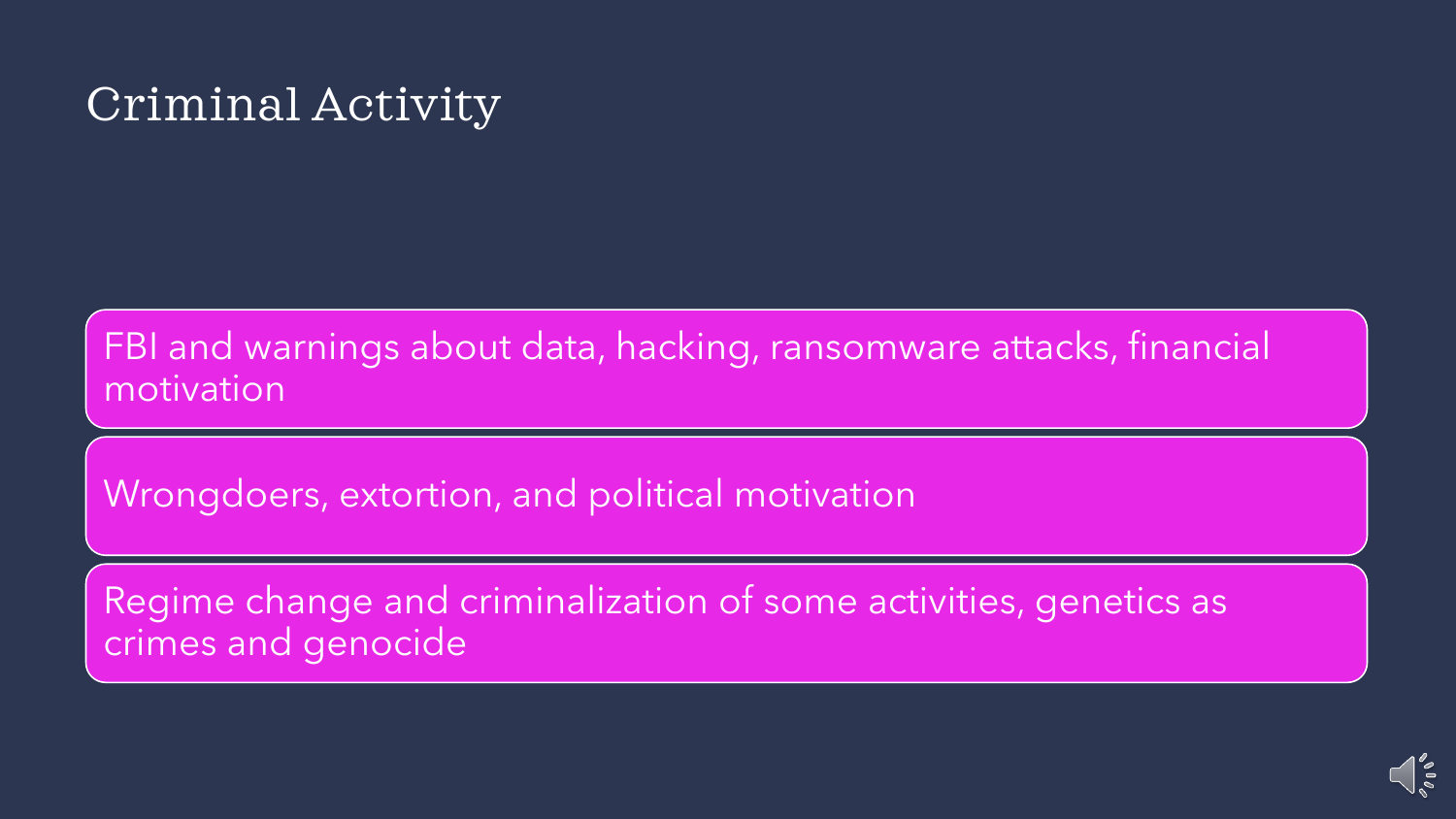Data-Generating Patents

Trade secret law has no expiration

Patent law protects the data generated

An antitrust approach should end data-generating patents

 $\frac{8}{2}$ 

Competition suffers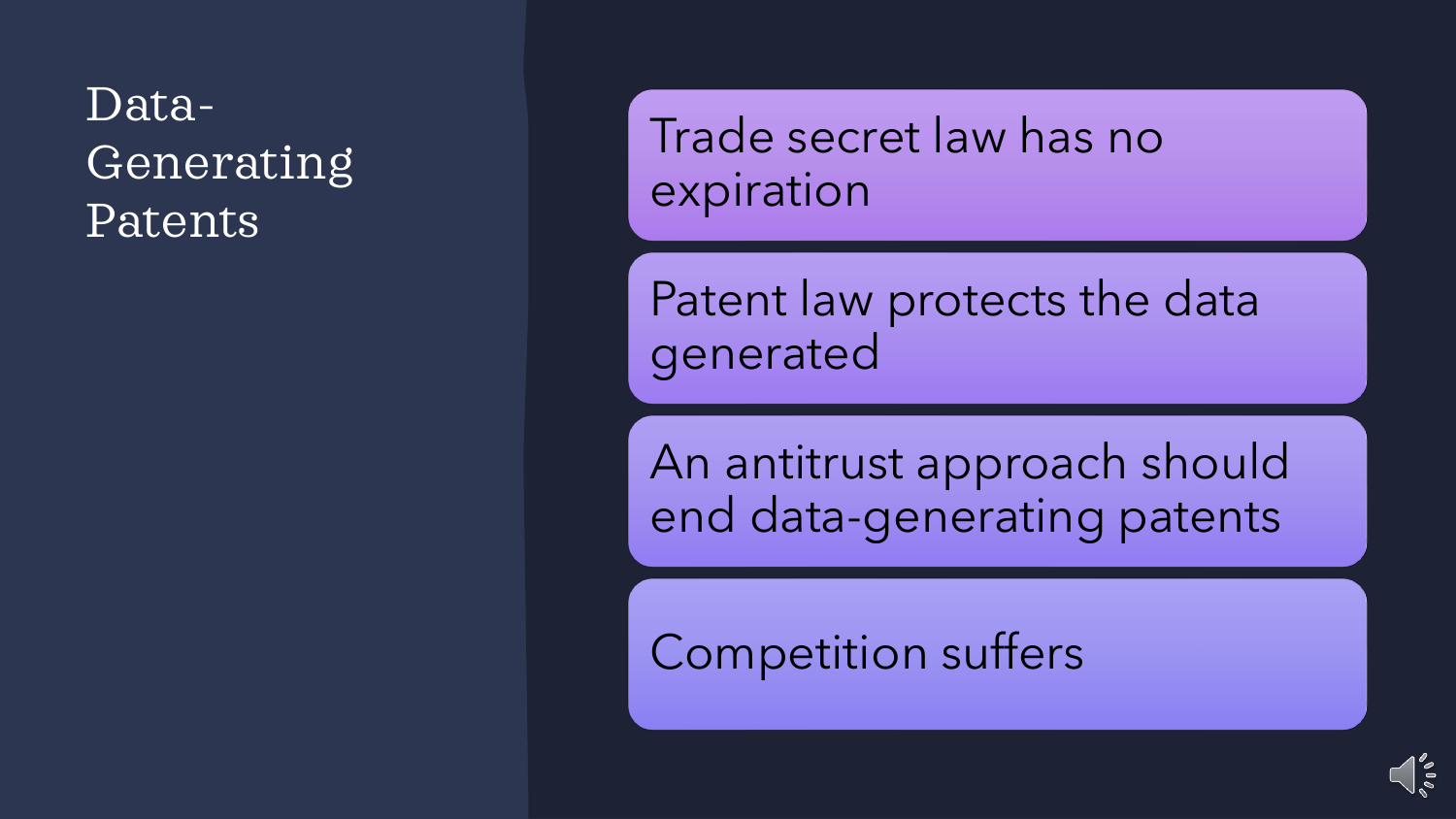| Used to mean<br>both confidential<br>and freedom of<br>choice | Right to control<br>data is complex        |
|---------------------------------------------------------------|--------------------------------------------|
|                                                               |                                            |
| Sign off without<br>full information                          | Knowing the<br>scope of the use<br>of data |
|                                                               |                                            |
| Right to be free<br>from government                           | Treat as though<br>everything is           |
| intrusion still<br>exists                                     | hackable once<br>collected                 |

Modern Privacy: Is it still twopronged?

 $\int_{\phi_0}^{\phi}$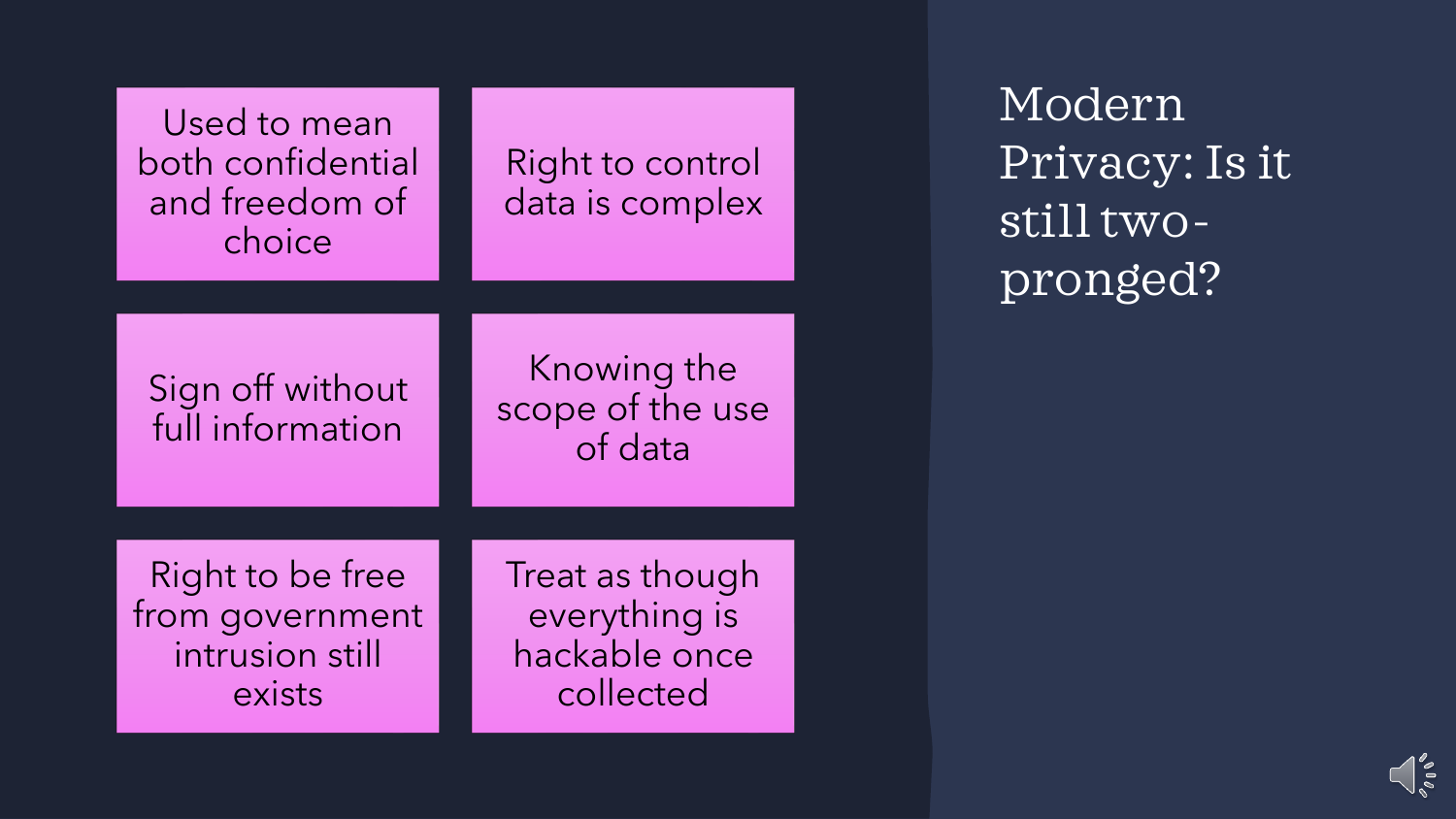| Modern Privacy<br>Framework | Harms and Benefits of Big Data                                                                                                                                                                                                                                       | A company stores children's health records for many<br>schools called Magnus Health. Parents prefer records in<br>paper form stored only at the school.                                                                                                                           |
|-----------------------------|----------------------------------------------------------------------------------------------------------------------------------------------------------------------------------------------------------------------------------------------------------------------|-----------------------------------------------------------------------------------------------------------------------------------------------------------------------------------------------------------------------------------------------------------------------------------|
| Stakeholders                | The public and all individuals (privacy as well as suffering when<br>infrastructure is hacked like pipeline, shipping, state department,<br>large Target credit card breach), corporations (reputation),<br>government entities (role of hackers; national security) | The child, the child as a future adult, potential for extortion<br>and discrimination.                                                                                                                                                                                            |
| <b>Ethical Issues</b>       | Navigating the weighing process of benefits to individual and<br>public health against possibly privacy violation, is privacy<br>sacrificed once data is entered,                                                                                                    | Is there a narrow solution-some parents submit paper<br>documents. Are parents aware that Magnus aggregates<br>and shares? Is the school obligated to tell the parents? Is<br>the deidentification enough. Why are the families not paid<br>if the data can be used commercially? |
| Macro to micro issues       | Policies like California Consumer Privacy Act, role of HIPAA,<br>European Union General Data Protection Regulation (GDPR)<br>Individual's ability to keep things private.                                                                                            | From the Magnus website: "Magnus may aggregate your<br>information with information from other users and share<br>aggregated information with interested third parties."<br>https://magnushealth.com/18-2-28-privacy-policy/                                                      |
| Considerations              | Deidentification, Discrimination, Privacy, Black-Box method of<br>clinical care, Cloud computing, edge computing, hackability, bad<br>actors, future extortion, political manipulation, vulnerability of<br>children                                                 | Is there a data-generating patent allowing one company to<br>use the data. Children are vulnerable and not decision<br>makers with any control over their data.                                                                                                                   |
| Think Critically            | Can convenience be put in ethical terms? What are the benefits<br>beyond convenience? Are other substantive benefits ethically<br>necessary? Is public health a government stake? Could antitrust<br>enforcement offer personal protection?                          | Is there really a public or private health benefit to<br>outsourcing data storage for children. (There is still a<br>school nurse)                                                                                                                                                |

 $\bigcap_{\circ\circ} \mathop{\circ}_{\circ}$